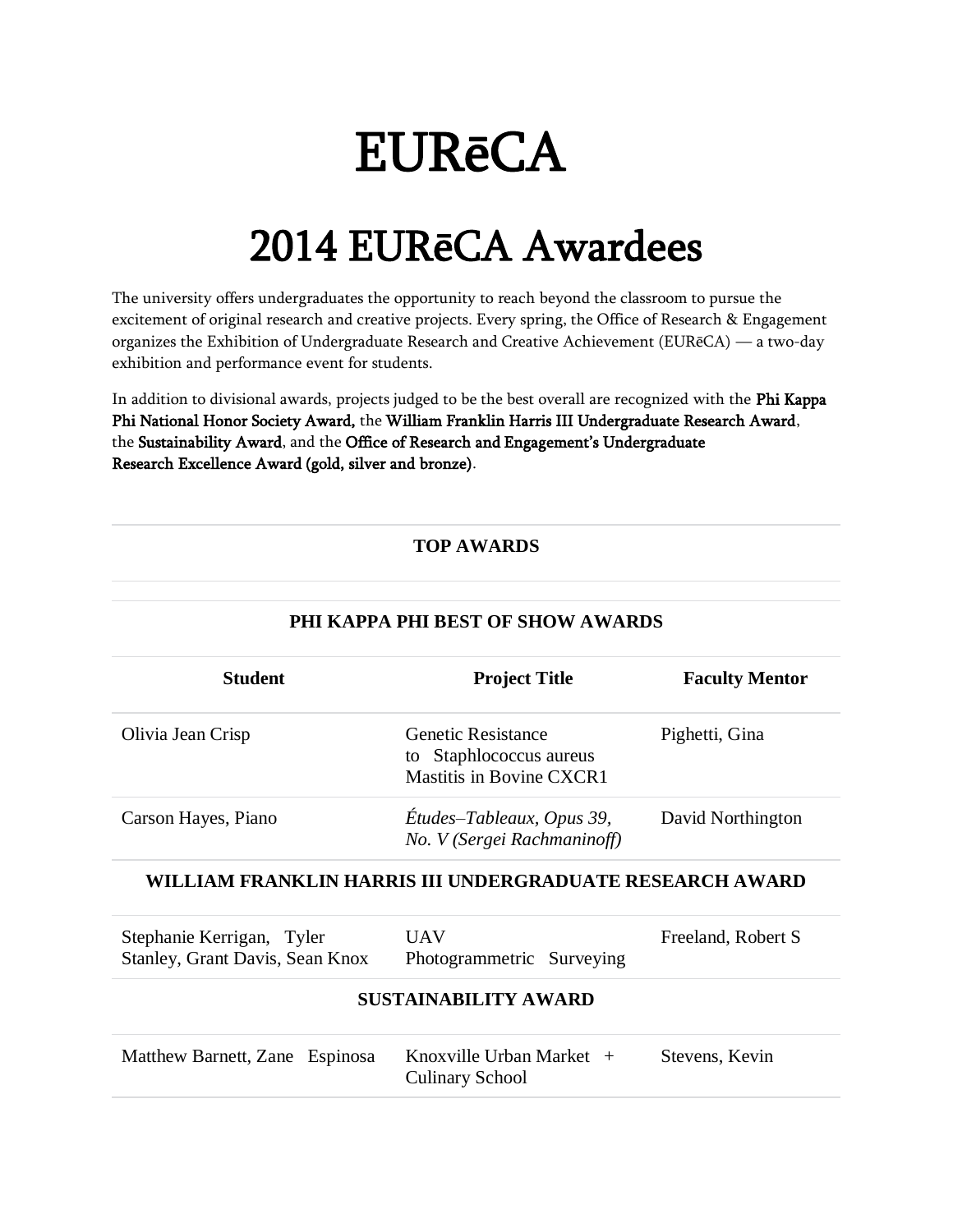#### **ORE AWARDS OF UNDERGRADUATE RESEARCH EXCELLENCE AWARDS**

| GOLD – Olivia Jean Crisp                 | <b>Genetic Resistance</b><br>to Staphlococcus aureus                                                                                                          | Pighetti, Gina                |
|------------------------------------------|---------------------------------------------------------------------------------------------------------------------------------------------------------------|-------------------------------|
|                                          | <b>Mastitis in Bovine CXCR1</b>                                                                                                                               |                               |
| SILVER - Casey Gunn Martin               | Development of Microbial<br><b>Community Structure Based</b><br>Databases for Fecal and Soil<br>Source Identification in Rural<br>Watersheds                  | Layton, Alice Camille         |
| SILVER – Dixie Ann Daniels               | To the vector go the spoils:<br>Identifying fungal pathogens<br>associated with walnut twig<br>beetle, a vector of Thousand<br><b>Cankers Disease complex</b> | Hadziabdic-<br>Guerry, Denita |
| <b>BRONZE-Noor K. Alshibli</b>           | Phylochiptm<br>Microarray Analysis of<br>Microbial Communities in<br>Deep-Sea Environments and<br>Potential Implications for<br><b>Hydrocarbon Spills</b>     | Hazen, Terry C                |
| BRONZE - Kaela O'Dell                    | Lignin-degrading bacteria<br>from the Mediterranean Sea                                                                                                       | Hazen, Terry C                |
|                                          | <b>SOCIAL SCIENCES</b>                                                                                                                                        |                               |
| GOLD-Chelsea Stanfill                    | Effectiveness of Career<br><b>Focused Small Learning</b><br><b>Communities on Academic</b><br>Performance among<br>High School Students                       | Lee, Sungkyu                  |
| SILVER - Allison Haywood<br><b>Stark</b> | Exploring and Understanding<br>Experiences and<br>Developmental Stages of<br>Healthy Siblings of Pediatric<br><b>Oncology Patients</b>                        | Chyka, Deb                    |

#### **NATURAL SCIENCES**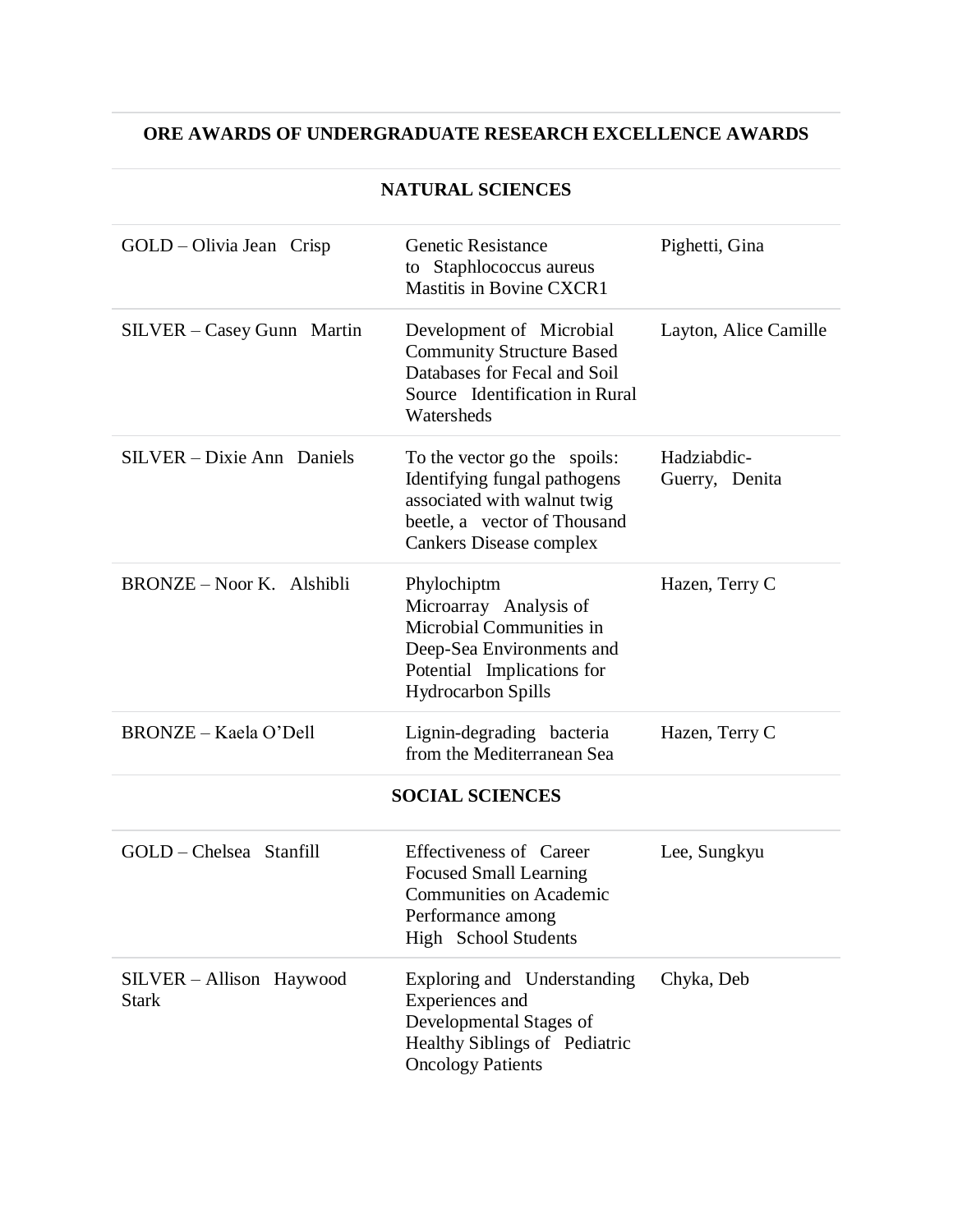| SILVER – Penny Hembree                                                | Genetic and Physical Activity<br>Influences on Weight Status in<br>Obese, Prepubertal African<br>American Children               | Coe, Dawn Podulka  |
|-----------------------------------------------------------------------|----------------------------------------------------------------------------------------------------------------------------------|--------------------|
| <b>BRONZE</b> – Matthew Francis<br>Singh                              | Bayes, Brains, and Babies:<br>Electrophysiology and<br>Mathematics of Infant Holistic<br>Processing and Selective<br>Inhibition. | Reynolds, Greg     |
| BRONZE – Cameron King, Mark<br>Croswell, Abby DeBusk, Sarah<br>Harder | Benefits of Evidence-Based<br>Discharge Planning                                                                                 | Thompson, Kathleen |

### **ART, ARCHITECTURE AND DESIGN, HUMANITIES AND PERFORMING ARTS**

| GOLD – Haley Elaine<br>Hudgins, Sarah Elizabeth Smith,<br>Brayan Guzman Zavala, Kaitlyn<br>Marie Shaw | Interactive<br>Debriefing Application                                                                                                                         | Lowe, Sarah                    |
|-------------------------------------------------------------------------------------------------------|---------------------------------------------------------------------------------------------------------------------------------------------------------------|--------------------------------|
| SILVER - Allen Griffith Wilson                                                                        | Augustine,<br>Wannabe Philosopher: the<br><b>Cultivation of Philosophical</b><br>Asceticism in the Career<br>of Augustine of Hippo                            | Lafferty, Maura                |
| <b>BRONZE</b> – Hannah Daniel,<br>Melissa Dooley                                                      | Live Micro in the District:<br>Micro-Unit Housing in<br>Downtown Nashville                                                                                    | Davis, Thomas K                |
|                                                                                                       | <b>ENGINEERING</b>                                                                                                                                            |                                |
| GOLD – Stephanie Kerrigan,<br>Tyler Stanley, Grant Davis, Sean<br>Knox                                | <b>UAV</b><br>Photogrammetric Surveying                                                                                                                       | Freeland, Robert S             |
| SILVER – Kelli Byrne                                                                                  | Electrochemical Characterizat<br>ion of Cu-Based Non-Precious<br>Metal Catalysts for the Oxygen<br>Reduction Reaction in Low<br><b>Temperature Fuel Cells</b> | Zawodzinski,<br>Thomas Anthony |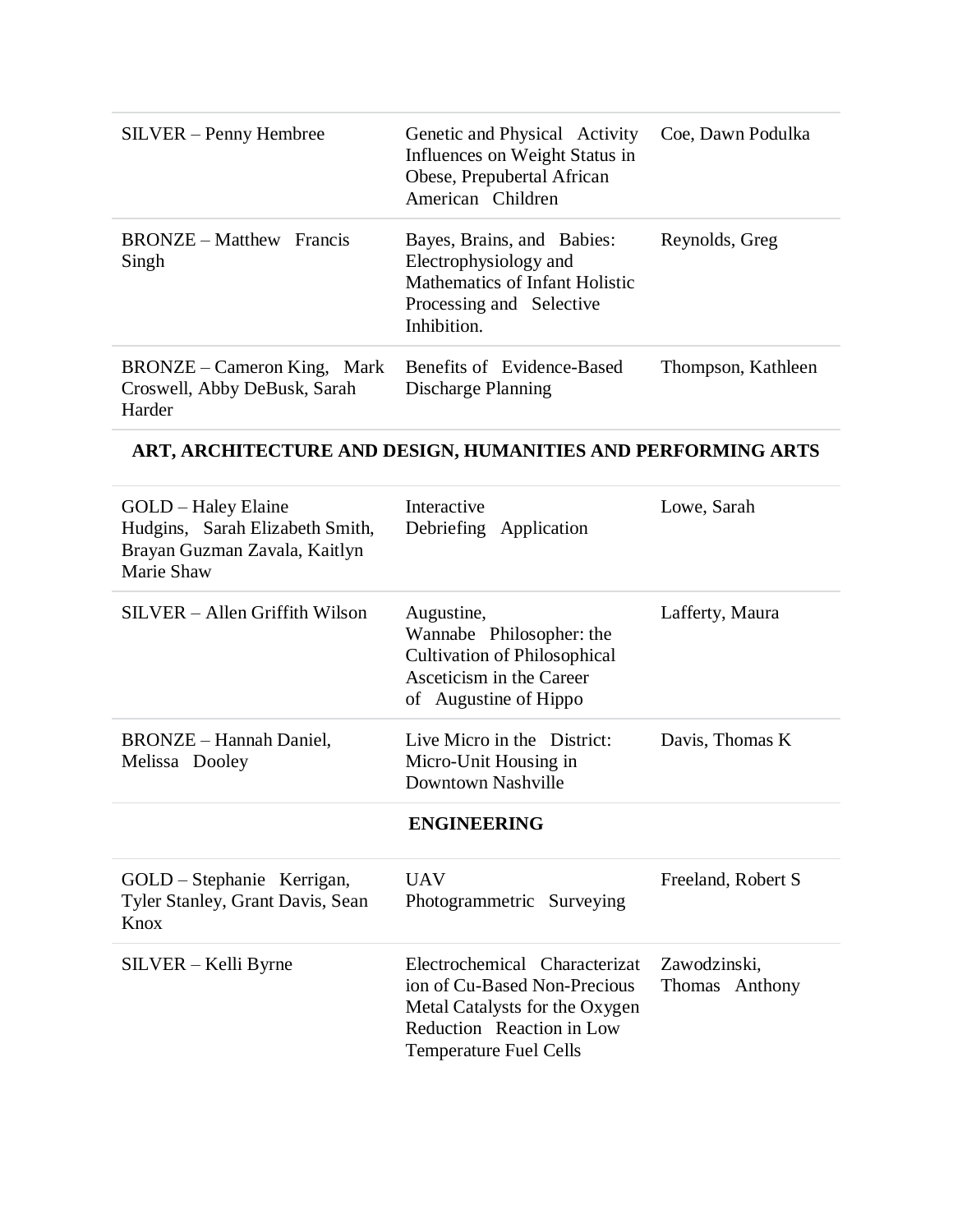| <b>BRONZE</b> – James<br>Michael Ghawaly Jr. | A Bayesian Approach<br>to Broad-Area<br>Nuclear/Radiological<br><b>Operations</b> | Hall, Howard Lewis |
|----------------------------------------------|-----------------------------------------------------------------------------------|--------------------|
|                                              |                                                                                   |                    |

#### **BUSINESS**

| GOLD – Nathaniel Martin<br>Massey | Who Used the Cash<br>from Cash for Clunkers?                                                    | Compton,<br>Benjamin Hasty |
|-----------------------------------|-------------------------------------------------------------------------------------------------|----------------------------|
| SILVER – Kerri Elena Moore        | There Will Be Blood                                                                             | Daves, Phillip R           |
| BRONZE – Andrew Anderson          | Debt Issuer Stipulations: How<br><b>Bond Covenants Affect Bond</b><br>Ratings and Yield Spreads | Craig, Karen Ann           |

**DIVISION AWARDS**

| Student                                                                 | Project Title                                                                                                                                                          | <b>Faculty Mentor</b>          |
|-------------------------------------------------------------------------|------------------------------------------------------------------------------------------------------------------------------------------------------------------------|--------------------------------|
|                                                                         | <b>ENGINEERING</b>                                                                                                                                                     |                                |
| Stephanie Kerrigan, Tyler<br>Stanley, Grant Davis, Sean Knox            | <b>UAV</b><br>Photogrammetric Surveying                                                                                                                                | Freeland, Robert S             |
| Christian Gregory Wiberley,<br>Coleman Knox Bradley, Hunter<br>Lee Hill | <b>Plot Scale</b><br>Switchgrass Harvester                                                                                                                             | Hart, William E                |
| Kelli Byrne                                                             | Electrochemical<br>Characterization of Cu-Based<br><b>Non-Precious Metal Catalysts</b><br>for the Oxygen Reduction<br>Reaction in Low Temperature<br><b>Fuel Cells</b> | Zawodzinski,<br>Thomas Anthony |
| Yi Ying Chin                                                            | Rebinding<br>and Spatiotemporal<br>Correlations in Cell Signaling<br><b>Networks</b>                                                                                   | Abel, Steven Matthew           |
| James Michael Ghawaly Jr.                                               | A Bayesian Approach<br>to Broad-Area                                                                                                                                   | Hall, Howard Lewis             |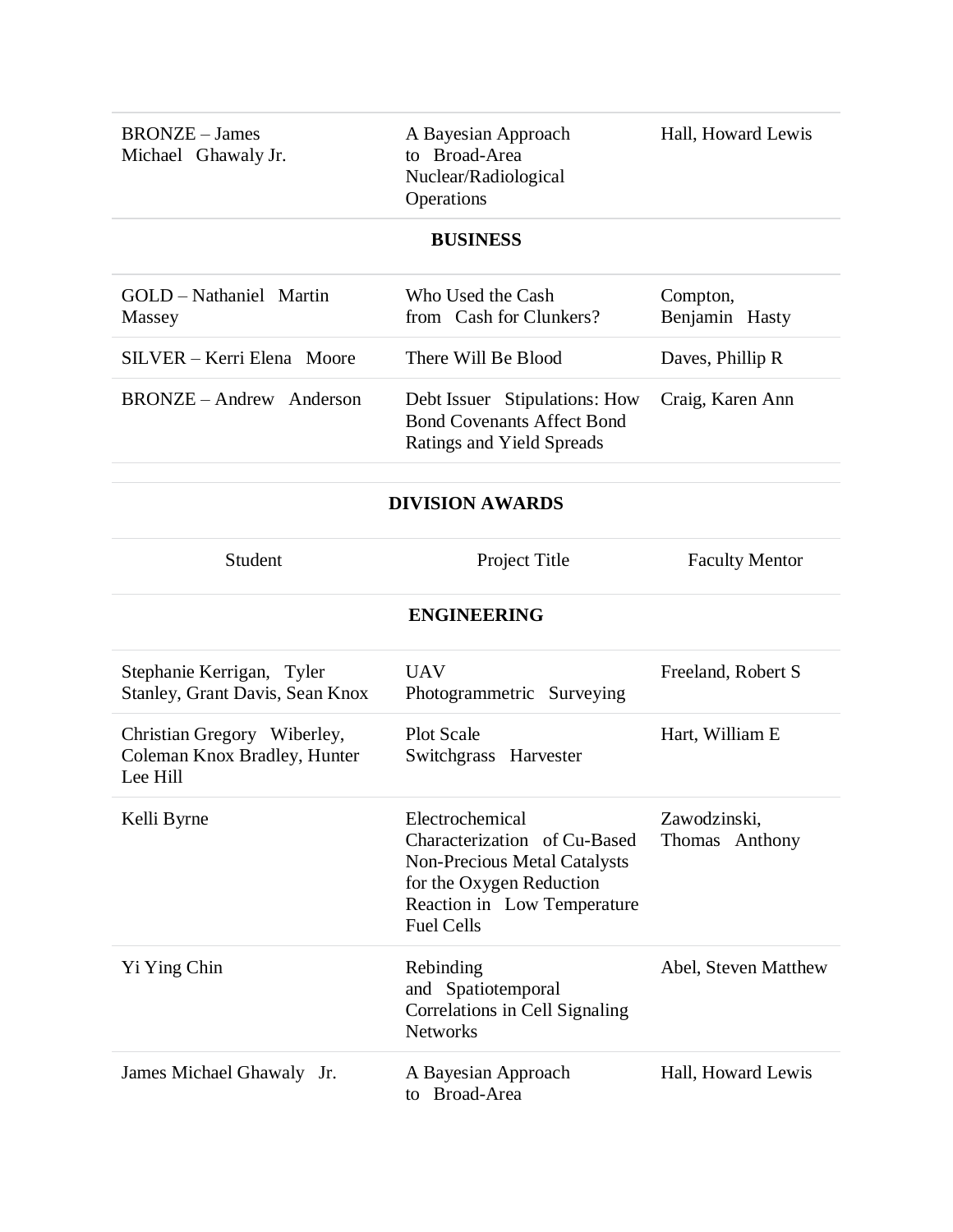#### Nuclear/Radiological **Operations**

## **AGRICULTURAL SCIENCES AND NATURAL RESOURCES**

| Devarshi Ardeshna, Samantha<br><b>Brown</b> | <b>Heat Shock</b><br>Enhanced Conjugation in<br>Campylobacter                                                                                                           | Lin, Jun                      |
|---------------------------------------------|-------------------------------------------------------------------------------------------------------------------------------------------------------------------------|-------------------------------|
| <b>Alexander Lee Houck</b>                  | Understanding the role of<br>PSAP in apoptosis and<br>gamma-secretase cleavage                                                                                          | Xu, Xuemin                    |
| Lindsay Elizabeth Rogerson                  | Extraction of Phenolics from<br>Oak                                                                                                                                     | Zivanovic, Svetlana           |
| Olivia Jean Crisp                           | <b>Genetic Resistance</b><br>to Staphlococcus aureus<br><b>Mastitis in Bovine CXCR1</b>                                                                                 | Pighetti, Gina                |
| Dixie Ann Daniels                           | To the vector go the spoils:<br>Identifying fungal pathogens<br>associated with walnut twig<br>beetle, a vector of Thousand<br><b>Cankers Disease complex</b>           | Hadziabdic-<br>Guerry, Denita |
|                                             | <b>ARTS AND SCIENCES</b>                                                                                                                                                |                               |
| Noor K. Alshibli                            | Phylochip <sup>th</sup> Microarray<br>Analysis of Microbial<br>Communities in Deep-Sea<br><b>Environments and Potential</b><br>Implications for Hydrocarbon<br>Spills   | Hazen, Terry C                |
| <b>Robert Connell</b>                       | Redirecting directed dispersal<br>in an ant-myrmecochore<br>system: Addressing the<br>uniqueness of microsites near<br>ant nests in an eastern North<br>American forest | Kwit, Charles                 |
| Casey Gunn Martin                           | Development of Microbial                                                                                                                                                | Layton, Alice Camille         |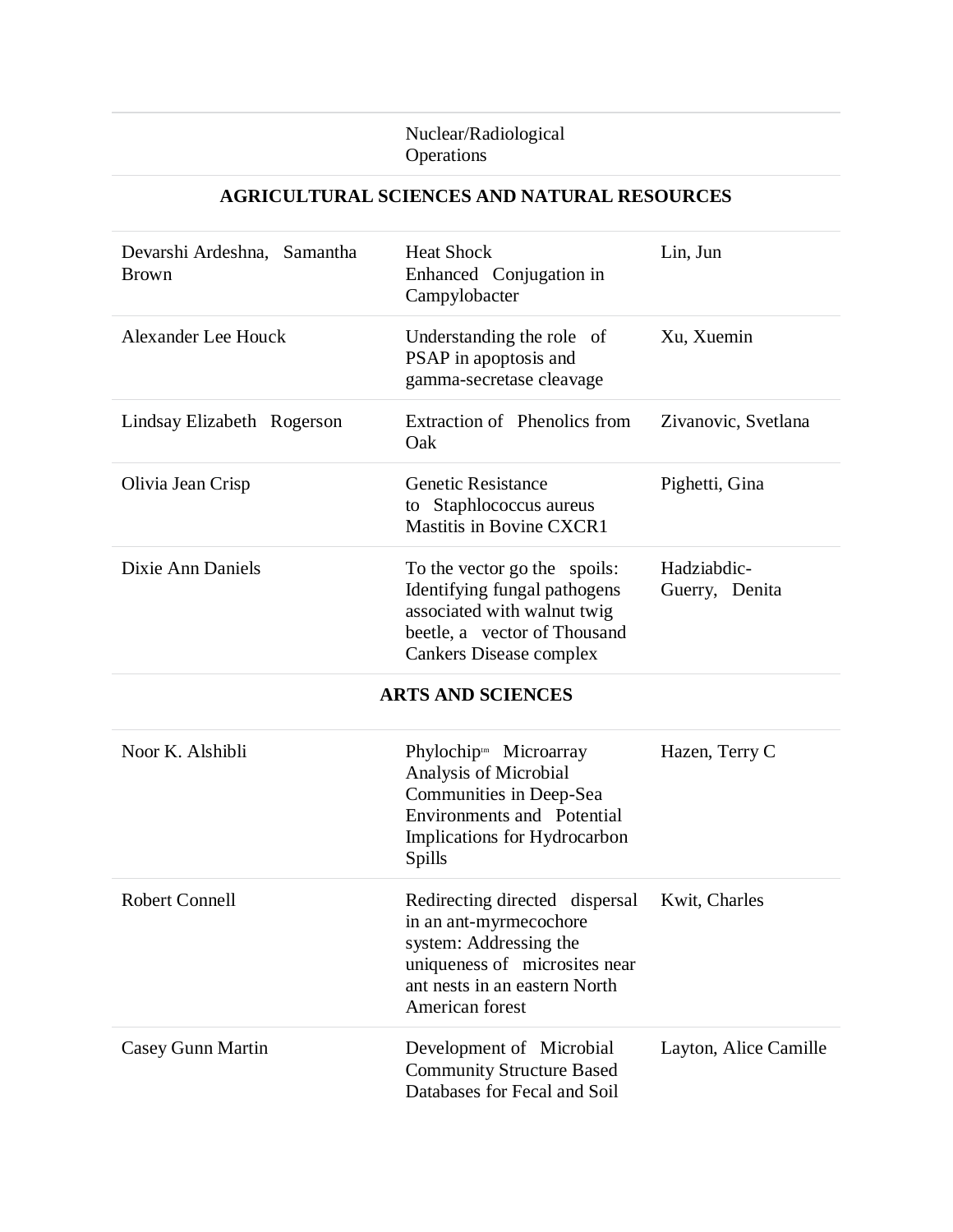|                                                | Source Identification in Rural<br>Watersheds                                                                                                        |                             |
|------------------------------------------------|-----------------------------------------------------------------------------------------------------------------------------------------------------|-----------------------------|
| Su'ad A. Yoon                                  | Consequences of Alien Plant<br>Invasion on Lepidoptera<br>Fauna: A Global Meta-<br>Analysis                                                         | Fordyce, James A.           |
| Melissa Ann Lee                                | MicroRNA Regulation<br>of Tet-Related Memory<br>Formation                                                                                           | Prosser, Rebecca A          |
| Brian Poore, Alexander Parrott,<br>Chuhnui Bao | Synthesis<br>and Characterization of a<br>Hairy Particle Acid Catalyst<br>for Dehydration of<br>Fructose to 5-<br>Hydroxymethylfurfural in<br>Water | Zhao, Bin                   |
| <b>Tami Laurene Banks</b>                      | Analysis of Quartz Grain<br>Deformation Along the<br>Llanganuco Canyon of the<br>Cordillera Blanca Fault, Peru                                      | Jessup, Micah John          |
| Allen Griffith Wilson                          | Augustine,<br>Wannabe Philosopher: the<br><b>Cultivation of Philosophical</b><br>Asceticism in the Career<br>of Augustine of Hippo                  | Lafferty, Maura             |
| Norma Carolina Miselem                         | History and Analysis of<br><b>French Contributions to Space</b><br>Exploration                                                                      | Dubreil, Sebastien          |
| <b>Matthew Francis Singh</b>                   | Bayes, Brains, and Babies:<br>Electrophysiology and<br>Mathematics of Infant Holistic<br>Processing and Selective<br>Inhibition.                    | Reynolds, Greg              |
| Sara Hamza                                     | Migrant Labor in the Arabian<br><b>Gulf States: The Case of</b><br>Dubai, UAE                                                                       | Hepner, Tricia<br>M Redeker |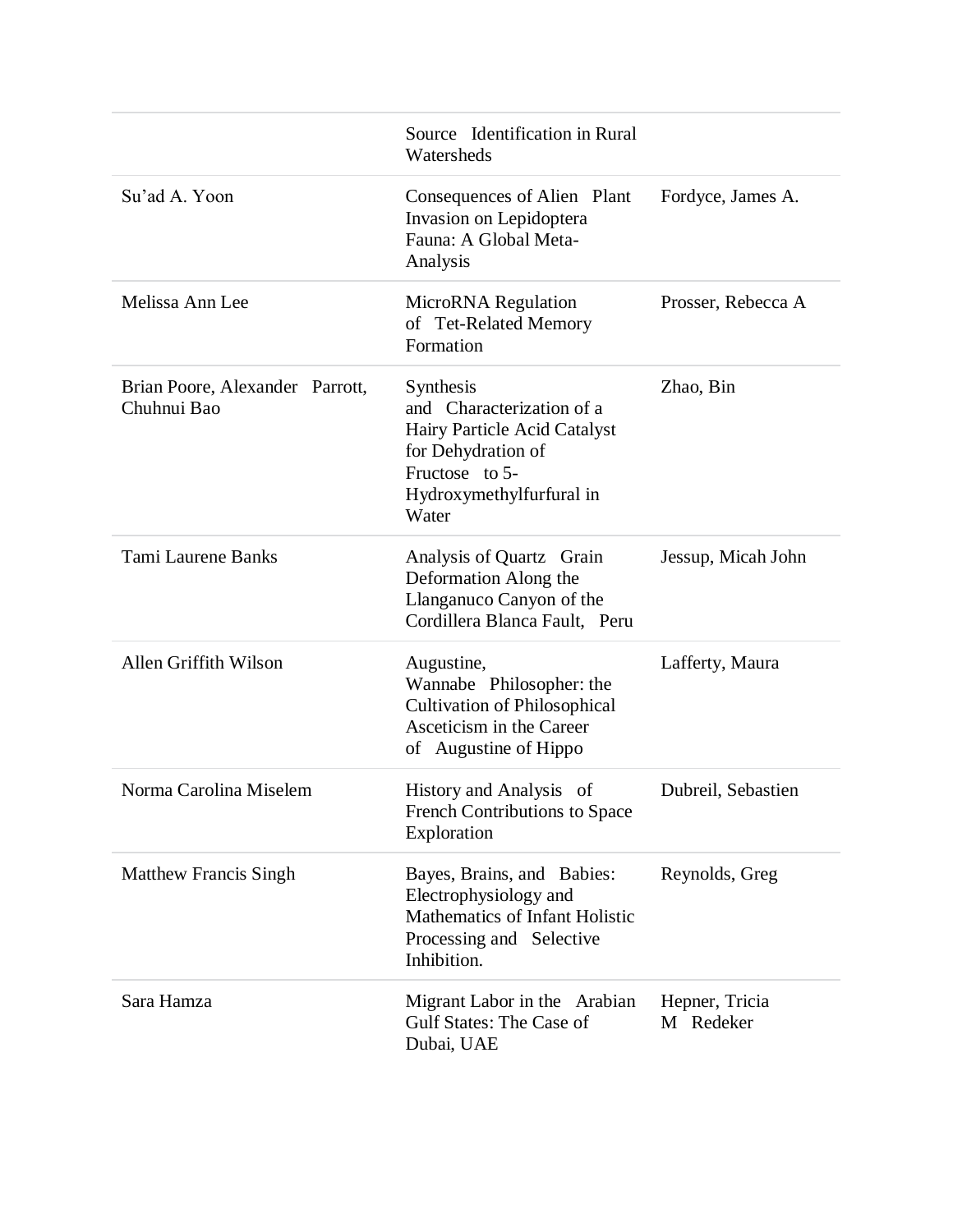| Elisabeth Pitt, Pranay Dogra                | Co-infection with wild type<br>and chemokine (kc)<br>overexpressing murine<br>cytomegaloviruses relieves<br>a salivary gland dissemination<br>blockade.                                            | Sparer, Timothy E |
|---------------------------------------------|----------------------------------------------------------------------------------------------------------------------------------------------------------------------------------------------------|-------------------|
| <b>Amber Bassett</b>                        | FRET-based Analysis of the<br>Transit Peptide in vitro<br>Interaction with TOC34                                                                                                                   | Bruce, Barry D    |
| Kaela O'Dell                                | Lignin-degrading bacteria<br>from the Mediterranean Sea                                                                                                                                            | Hazen, Terry C    |
|                                             | <b>SOCIAL WORK</b>                                                                                                                                                                                 |                   |
| Chelsea Stanfill                            | Effectiveness of Career<br><b>Focused Small Learning</b><br><b>Communities on Academic</b><br>Performance among<br>High School Students                                                            | Lee, Sungkyu      |
| LaKiera Denay Grimes                        | Determining Characteristics<br>of Single Homeless Women                                                                                                                                            | Lee, Sungkyu      |
| Laura Walden                                | Comparing Effectiveness of<br><b>Community Schools with</b><br>Public Schools in Regards to<br>Student Behaviors,<br><b>Standardized Test Scores,</b><br>Attitudes about School, and<br>Attendance | Lee, Sungkyu      |
| <b>EDUCATION, HEALTH AND HUMAN SCIENCES</b> |                                                                                                                                                                                                    |                   |
| Penny Hembree                               | Genetic and Physical Activity<br>Influences on Weight Status in<br>Obese, Prepubertal African                                                                                                      | Coe, Dawn Podulka |

|                     | American Children                                                                                    |                   |
|---------------------|------------------------------------------------------------------------------------------------------|-------------------|
| Delia M.A. Clemmons | What do they know and how<br>useful is it? Sex education and<br>knowledge among college<br>freshman. | Olmstead, Spencer |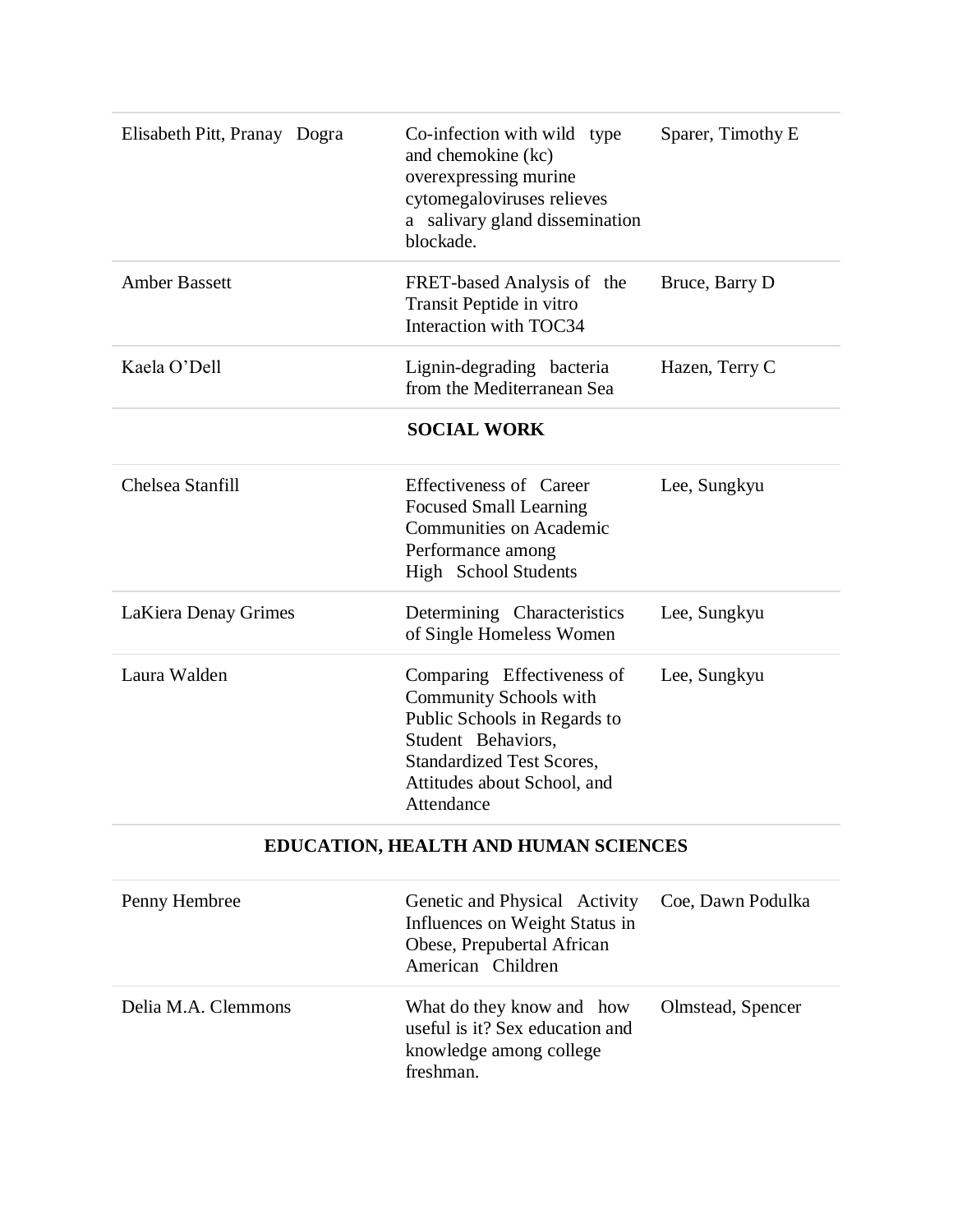| Elizabeth MacKenzie Sherrill   | Regulation of Chemokine<br>Gene Transcription by Novel<br><b>Glucocorticoid Receptor</b><br>Modulators        | Collier, Jason             |  |
|--------------------------------|---------------------------------------------------------------------------------------------------------------|----------------------------|--|
| <b>BUSINESS ADMINISTRATION</b> |                                                                                                               |                            |  |
| Cristopher Kieth Manka         | A CEO's Effect<br>on Headquarter Relocation                                                                   | Chyz, James Anthony        |  |
| <b>Ashley Hannah Stewart</b>   | Goodwill, Good Riddance?<br><b>How New Executives Affect</b><br>Goodwill Write-Offs                           | Behn, Bruce K              |  |
| <b>Ashley Coke</b>             | Reinventing<br>Insurance Claims: A Business<br>Plan                                                           | Graves, Thomas<br>Houston  |  |
| Laura Ellen Bassett            | Recovery or Bust: Is the<br><b>Eurozone Recovering More</b><br>Slowly Than the Rest of the<br>European Union? | Baker, Kenneth<br>Howell   |  |
| <b>Andrew Anderson</b>         | Debt Issuer Stipulations: How<br><b>Bond Covenants Affect Bond</b><br>Ratings and Yield Spreads               | Craig, Karen Ann           |  |
| Kerri Elena Moore              | There Will Be Blood                                                                                           | Daves, Phillip R           |  |
| <b>Cassidy Webster</b>         | Materialistic<br>Mindset? Perception of<br><b>Purchasing From Secondary</b><br>Channels                       | Daves, Phillip R           |  |
| Thien Aiden Mai                | Sexual Orientation & Wages                                                                                    | Wanamaker,<br>Marianne H   |  |
| <b>Nathaniel Martin Massey</b> | Who Used the Cash<br>from Cash for Clunkers?                                                                  | Compton,<br>Benjamin Hasty |  |
| Kyle Leon West                 | mHealth: A Contemporary<br>and Comprehensive Look at<br>Emerging Technologies in<br>Mobile Health             | Noon, Charles E            |  |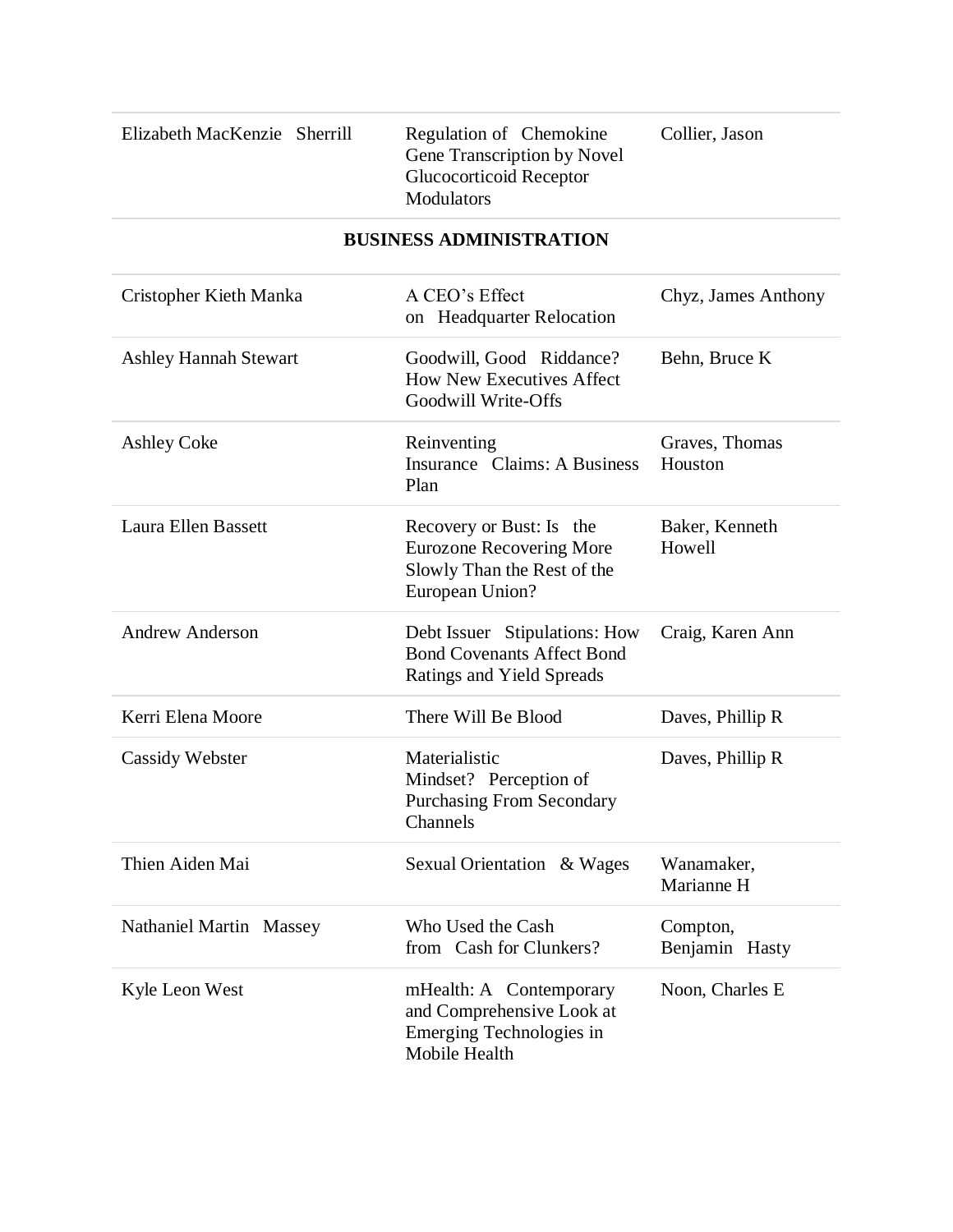#### **NURSING**

| Cameron King, Mark Croswell,<br>Abby DeBusk, Sarah Harder               | Benefits of Evidence-Based<br>Discharge Planning                                                                                       | Thompson, Kathleen |
|-------------------------------------------------------------------------|----------------------------------------------------------------------------------------------------------------------------------------|--------------------|
| Allison Haywood Stark                                                   | Exploring and Understanding<br>Experiences and<br>Developmental Stages of<br>Healthy Siblings of Pediatric<br><b>Oncology Patients</b> | Chyka, Deb         |
| Mary Ellen McNeal, Josh Carico,<br>Serena Haroouchi, Joely<br>Moctezuma | Hand Hygiene: What about<br>the Patient? Recommendations<br>for Methods and<br>Implementation                                          | Thompson, Kathleen |

#### **COMMUNICATIONS AND INFORMATION**

| Alan Robert Veronesi   | Big Orange, Army Strong | Heller, Robert B |
|------------------------|-------------------------|------------------|
| David Fox McCarville   | Between the Stacks      | Heller, Robert B |
| Sarah Kinder Zimmerman | EcoCAR 2 Outreach       | Fall, Lisa       |

#### **ARCHITECTURE AND DESIGN**

| Jarod Dotson, Matthew Barnett,<br>Thomas Agee, Melissa Dooley                               | <b>Skeen Residence</b>                                                     | Davis, Marleen Kay  |  |  |
|---------------------------------------------------------------------------------------------|----------------------------------------------------------------------------|---------------------|--|--|
| Hannah Daniel, Melissa Dooley                                                               | Live Micro in the District:<br>Micro-Unit Housing in<br>Downtown Nashville | Davis, Thomas K     |  |  |
| Dillon Joseph Canfield                                                                      | <b>Establishing Place:</b><br>An Orchard for Norris<br>Tennessee           | Wall, Scott Wheland |  |  |
| <b>ART</b>                                                                                  |                                                                            |                     |  |  |
| Haley Elaine Hudgins, Sarah<br>Elizabeth Smith, Brayan Guzman<br>Zavala, Kaitlyn Marie Shaw | Interactive<br>Debriefing Application                                      | Lowe, Sarah         |  |  |